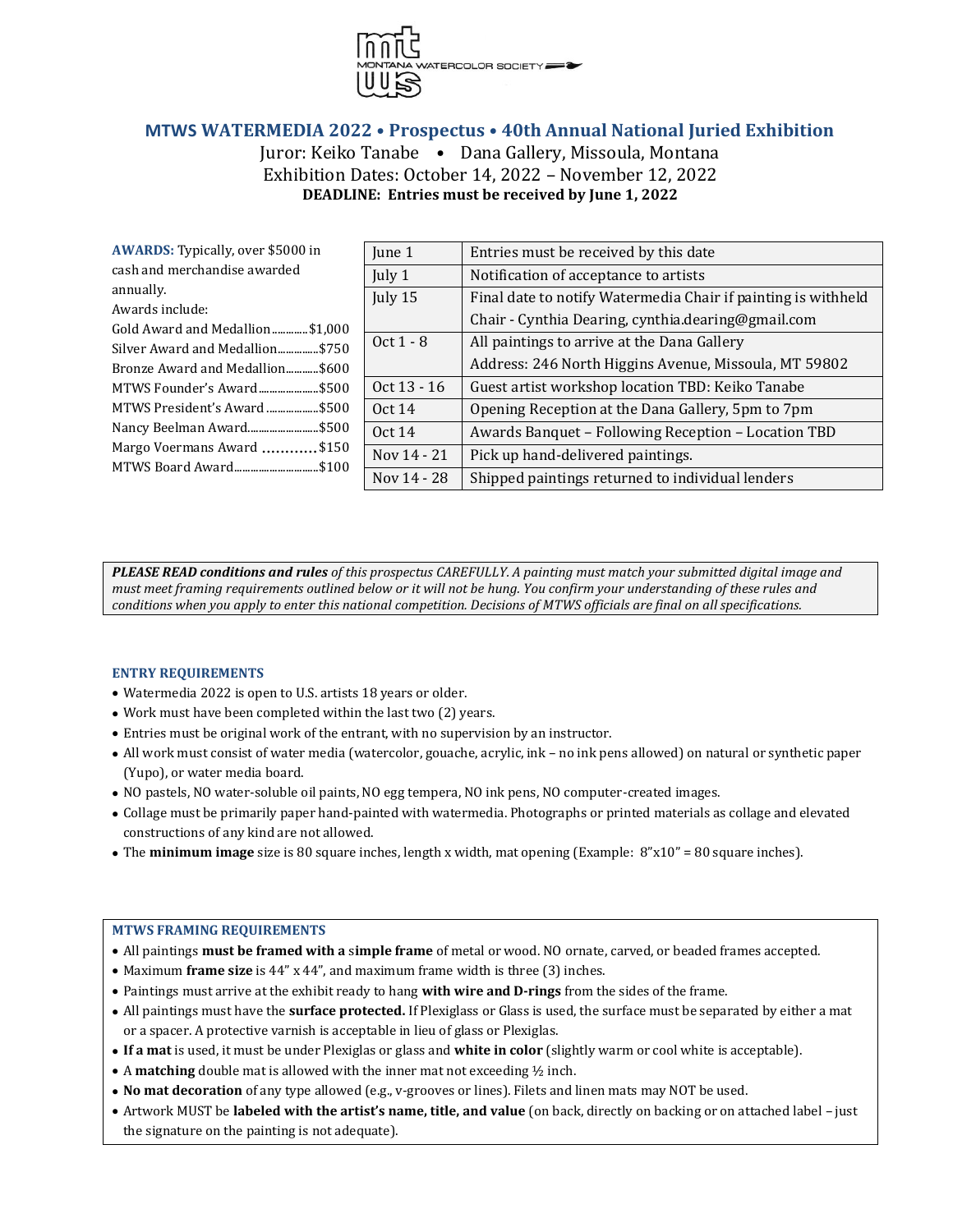### **Page 2**

## **CONDITIONS AND RULES**

## • **No Changes May Be Made After Acceptance.**

- All paintings must be for sale. A 40% commission will be deducted from each sale.
- The price listed *on the entry form* will be used in the catalog and on exhibition identification labels and cannot be changed.
- An accepted painting must match the submitted entry and meet media and framing criteria outlined above.
- The MTWS Watermedia Chair must be notified by July 15 if an accepted painting will be unavailable to exhibit for any reason so an alternate may be selected. Failure to do so or to meet the delivery date will make the artist ineligible to enter MTWS exhibitions for the next three years.

### **INSTRUCTIONS FOR SUBMITTING YOUR DIGITAL IMAGE**

- Only Digital Format Entries will be accepted. Send JPG images on a DVD or by email to Watermedia Entry Chair, Kristin Dahl Triol at [kristintriol@gmail.com](mailto:kristintriol@gmail.com)
- Image Size: File format must be JPG, highest quality (300dpi). JPGs should not be larger than 3MB. For questions and help with this, contact Kristin Dahl Triol at [kristintriol@gmail.com](mailto:kristintriol@gmail.com) or 805-402-8212.
- Crop images to exclude frames or mats. Images must represent painting exactly as is. NO Digital Editing allowed!
- Label each JPG image with the artist's last name, title of painting, and height and width in inches.

**Example: First and Last Name\_\_\_ Title\_\_\_ Height \_\_\_\_ x Width\_\_\_\_.**

- If you prefer to mail your images on a DVD instead of email, write all entries onto one DVD.
- Clearly identify each image as shown above by writing the information on the front side of the DVD with a permanent marker.
- Ship DVD in plastic round or jewel case in padded envelope with entry form and payment. DVDs will NOT be returned.
- If emailing entries, include your name and contact info in the same email. Make sure images appear in the proper orientation.
- Send entry form and payment by mail to MTWS Entry Chair at the address on page 3.

Detailed shipping and hand-delivery instructions will be mailed (or e-mailed) with acceptance notifications.

#### **MTWS MEMBERSHIP**

The Montana Watercolor Society was founded in 1983 to encourage the advancement and creation of watercolor paintings in Montana and the nation. Membership is open to adult U.S. residents. Artists new to MTWS may send a separate check for \$30 with the entry form to join MTWS. Members receive a quarterly newsletter and Watermedia catalog; can display work at the Annual Members' Show; and pay reduced fees for workshops and Watermedia exhibits.

#### **LIABILITY**

- MTWS will not be responsible for any loss or damage to any art submitted to this exhibition.
- The Dana Gallery will exercise all necessary precautions in the storage, handling and security of all paintings, and will assume insurance of paintings upon inspection after receiving and during the exhibition.
- Coverage will be provided for the fair market value of the work or the fair cost of repair.
- Neither MTWS nor the Dana Gallery will be responsible for minor wear & tear resulting from normal handling.
- No paintings shall be released to the artist for any reason during the exhibition. The Dana Gallery will make every effort to hold all sold paintings until the close of the exhibition.

**JUROR: Keiko Tanabe, Bio -** Mostly self-taught, Keiko began her professional career in 2005. Her paintings have been in many national and international exhibitions, both juried and invitational, and her work has appeared in a number of leading art magazines. A sought-after workshop instructor, her approach to teaching is to help students identify and solve their problems in order to advance their technical skills and refine their style. [www.ktanabefineart.com](http://www.ktanabefineart.com/)